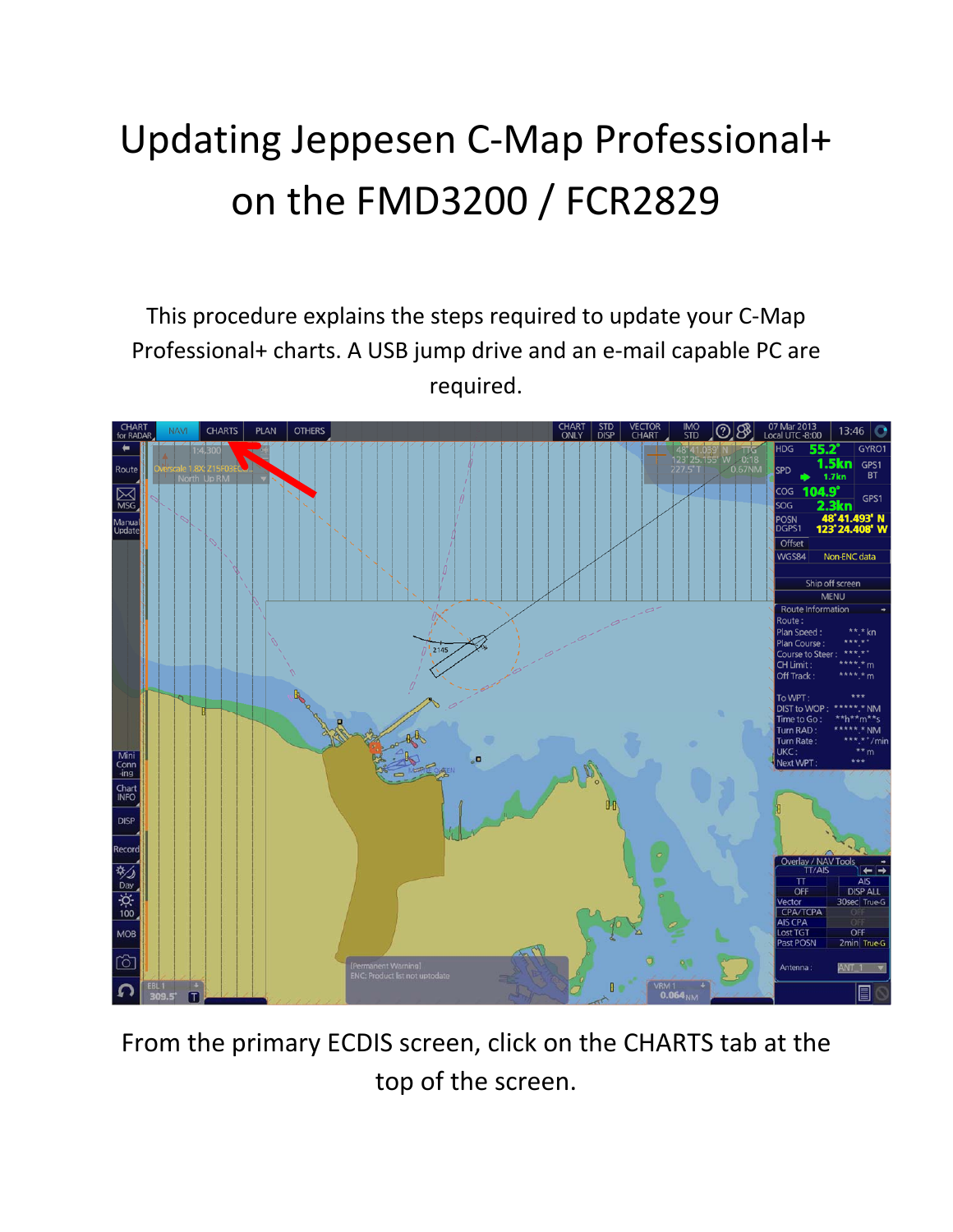## Then click on the LICENSE tab on the left. Then select C‐MAP on the license dialogue box.

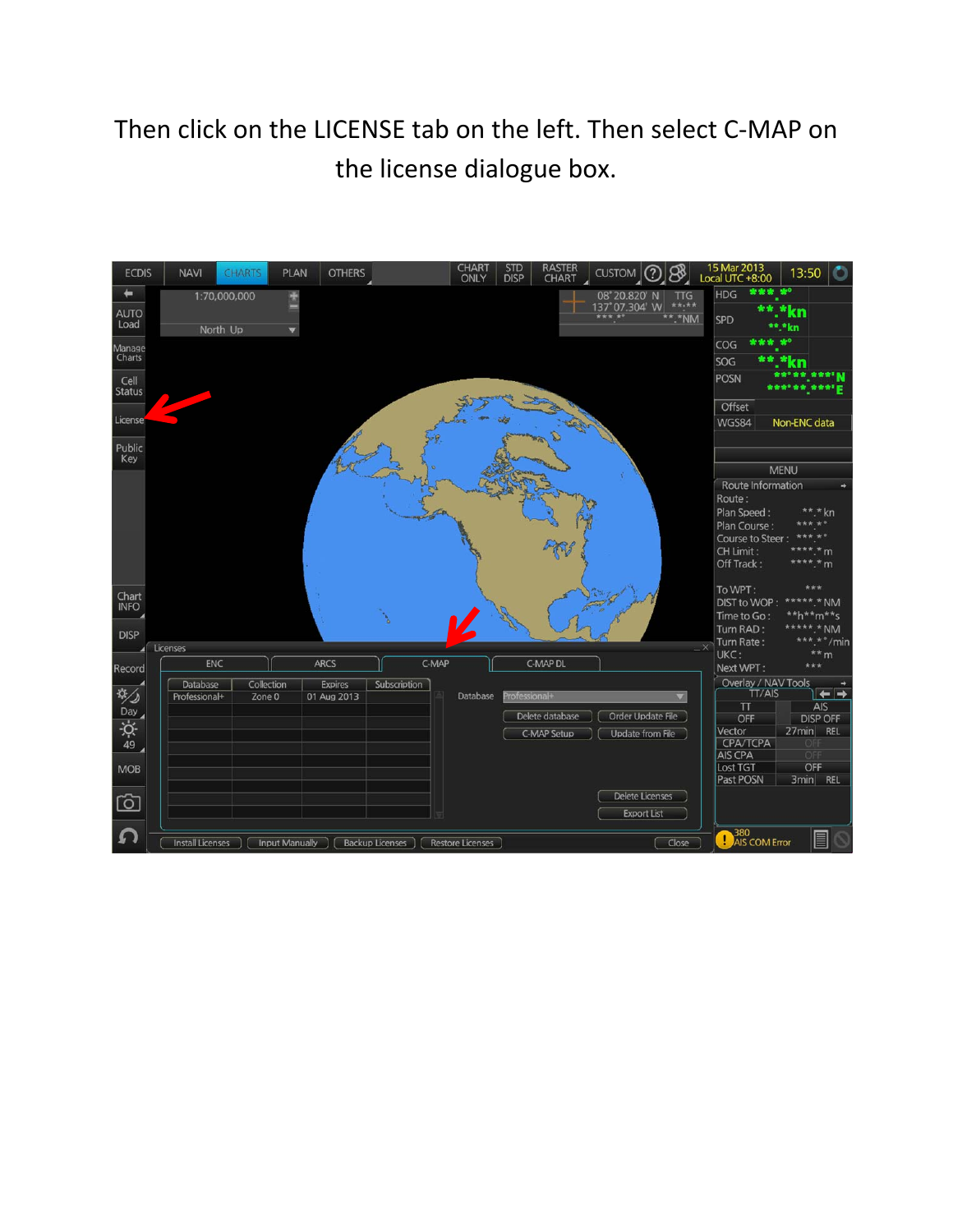

Insert a USB jump drive into the USB receptacle on the keyboard / controller. **Click on ORDER UPDATE FILE**. This will initiate a check of all of the C‐Map charts on your system. Once completed, a small file will be created that has all of the details about your system, the license, and all of the updates that are needed. You will need to save this file onto a USB jump drive when prompted.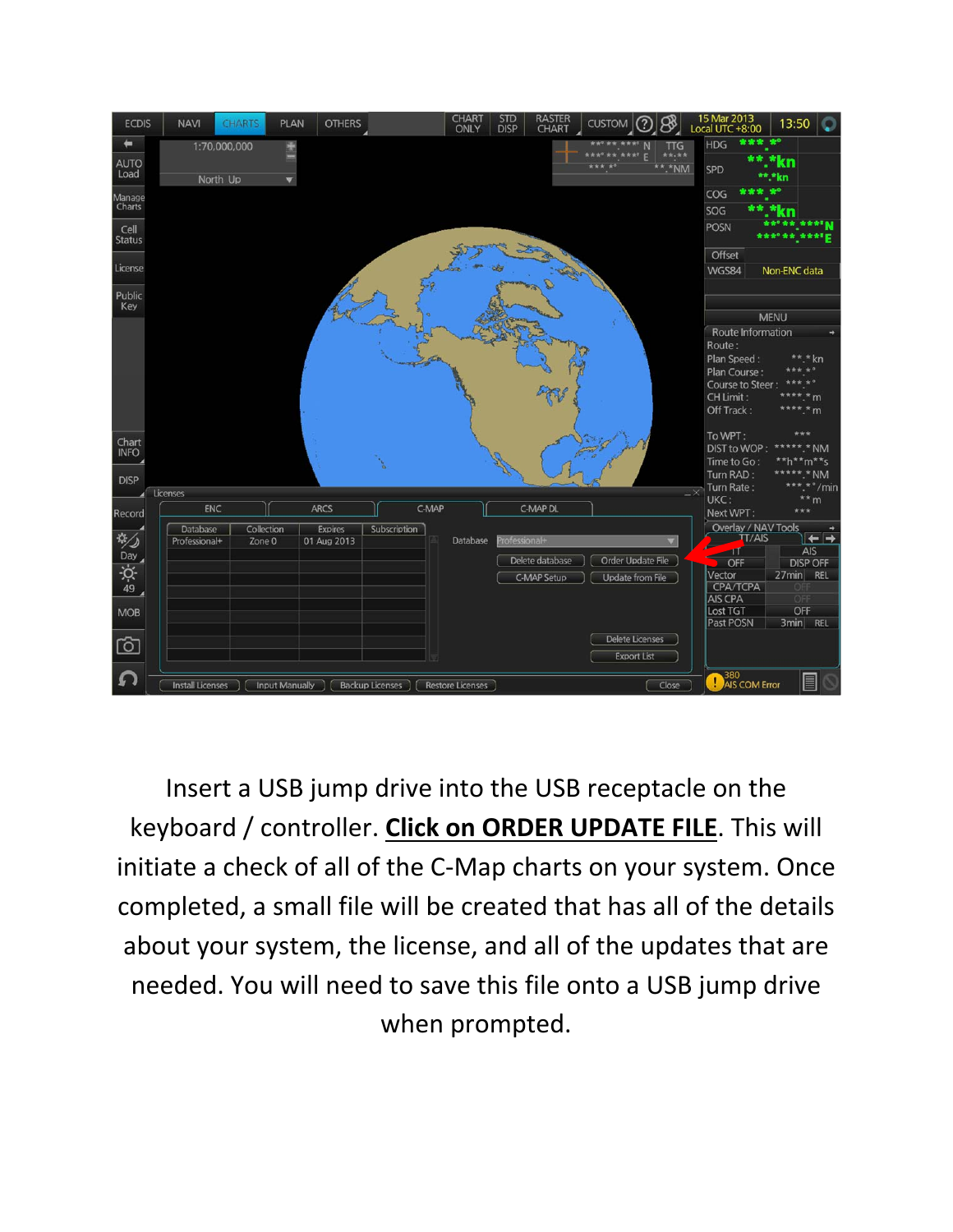|                             |                                                                       | lies or do                                               | <b>STANDING</b>                 |                          |                          | <b>No</b><br><b>WGS84</b>                                                                                       |
|-----------------------------|-----------------------------------------------------------------------|----------------------------------------------------------|---------------------------------|--------------------------|--------------------------|-----------------------------------------------------------------------------------------------------------------|
|                             | Order update file<br>Volume select :<br>/MEDIA/<br>Save In:<br>Space: | [MEDIA]<br>Total:                                        | $\overline{\phantom{a}}$ 0<br>ß | $\times$                 |                          | ME<br>Route Informa                                                                                             |
|                             | Name<br><b>USB Flash</b>                                              |                                                          | Modified<br><b>Size</b>         | 01.01.1970 00:00         |                          | Route:<br><b>Plan Speed:</b><br><b>Plan Course:</b><br><b>Course to Steer</b><br><b>CH Limit:</b><br>Off Track: |
|                             | File Name:<br>File Type:                                              | JeT_Furuno_00205-Professional+-594.ord<br>All files(*.*) |                                 | $\overline{\phantom{a}}$ | $-x$                     | To WPT:<br><b>DIST to WOP:</b><br>Time to Go:<br><b>Turn RAD:</b><br>Turn Rate:<br>UKC:                         |
| <b>ARC</b>                  |                                                                       |                                                          | Cancel                          | Save                     |                          | <b>Next WPT:</b>                                                                                                |
| <b>Collection</b><br>Zone 0 | Subscription<br><b>Expires</b><br>01 Aug 2013                         | <b>Database</b>                                          | ofessional+<br>Delete database  |                          | <b>Order Update File</b> | Overlay / NAV<br><b>TT/AIS</b><br>π<br><b>OFF</b>                                                               |

Once this file is saved to the USB jump drive, you can take it to any e-mail capable PC with a USB port. This file is normally very small, (20KB) and ends with the file extension ".ord"

This file needs to be attached to an e‐mail and sent to

updates@c‐map.no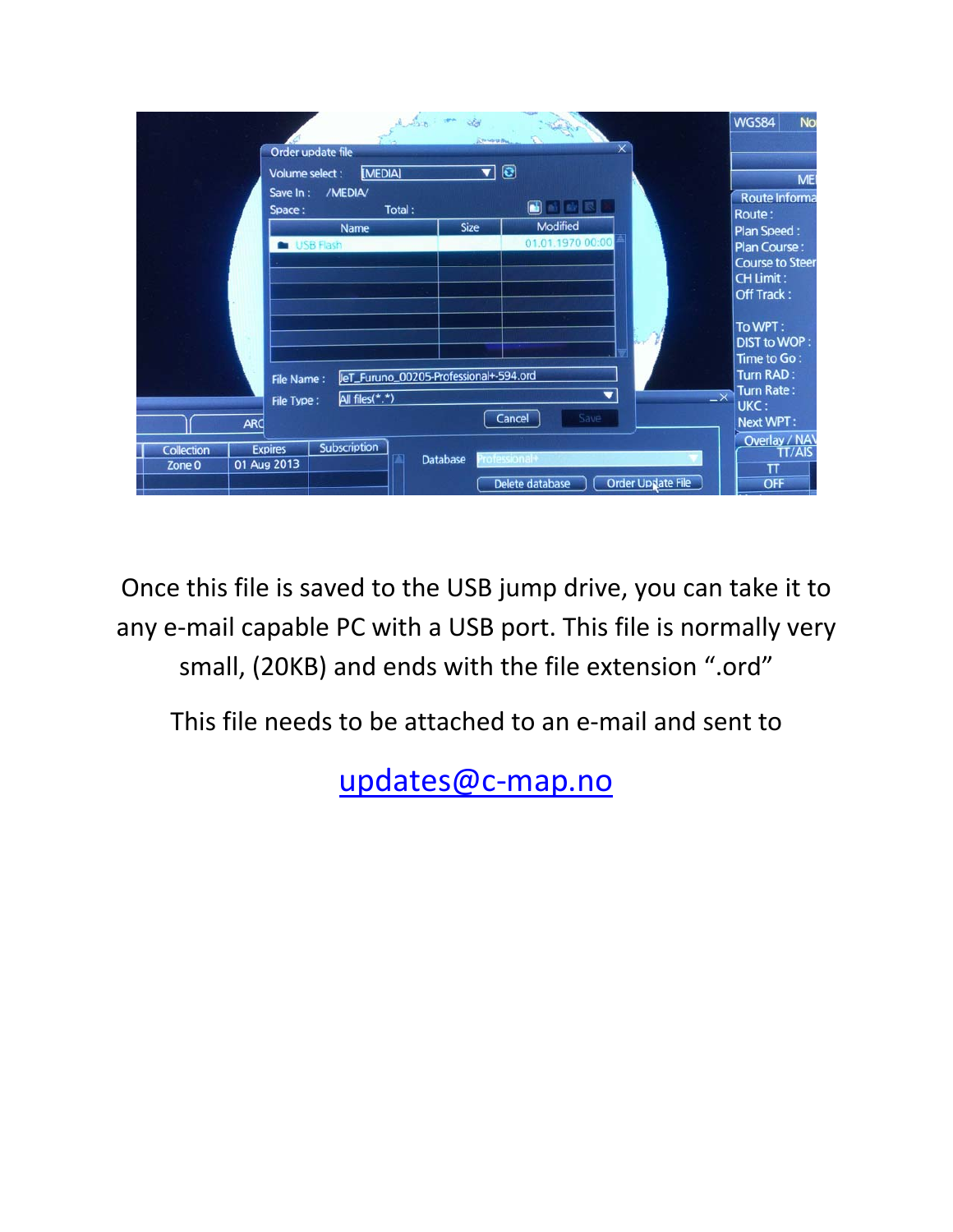In a few minutes, (normally less than one minute) you will receive an automatic reply e‐mail (with attachment) from C‐map. It will have a file attachment with all of your updates embedded in it.

| From:<br>To:<br>Cc  | updates@c-map.no<br>Sent: Wed 03/13/2013 4:0<br>Haynes, Bill                                                                                                                                                                                                                                                                                                                                            |
|---------------------|---------------------------------------------------------------------------------------------------------------------------------------------------------------------------------------------------------------------------------------------------------------------------------------------------------------------------------------------------------------------------------------------------------|
| Subject:<br>Message | Automatic Reply From C-MAP UpdateService<br>u001x001.ans (37 KB)                                                                                                                                                                                                                                                                                                                                        |
|                     |                                                                                                                                                                                                                                                                                                                                                                                                         |
|                     | System ID: JeT Furuno 50252<br>Chart Database: Professional+,594                                                                                                                                                                                                                                                                                                                                        |
|                     |                                                                                                                                                                                                                                                                                                                                                                                                         |
|                     | This mail contains one or more update files, which must be used when updating your C-MAP chart database. Please follow your chart system manufacturers guidelines for installing the chart update file.<br>This is a system-generated mail. Please do not reply to this email address since this email account is not being monitored. For customer support for the C-MAP UpdateService, please e-mail: |
|                     | updatesupport@jeppesen.com                                                                                                                                                                                                                                                                                                                                                                              |
| <b>Best Regards</b> | Jeppesen Norway AS                                                                                                                                                                                                                                                                                                                                                                                      |
| www.c-map.no        |                                                                                                                                                                                                                                                                                                                                                                                                         |
|                     |                                                                                                                                                                                                                                                                                                                                                                                                         |
|                     |                                                                                                                                                                                                                                                                                                                                                                                                         |

Copy the attachment from your e‐mail back to the USB jump drive and insert it back into the ECDIS USB jack on the keyboard.

| censes<br><b>ENC</b>      |                      | <b>ARCS</b>            | CMAP         |          | C-MAP DL        |                   |
|---------------------------|----------------------|------------------------|--------------|----------|-----------------|-------------------|
| Database<br>Professional+ | Collection<br>Zone 0 | Expires<br>01 Aug 2013 | Subscription | Database | +lanciation     |                   |
|                           |                      |                        |              |          | Delete database | Order Update File |
|                           |                      |                        |              |          | C-MAP Setup     | Update from Fie   |
|                           |                      |                        |              |          |                 |                   |
|                           |                      |                        |              |          |                 |                   |
|                           |                      |                        |              |          |                 | Delete Licenses   |
|                           |                      |                        |              |          |                 | Export List       |

On the ECDIS, click UPDATE FROM FILE.